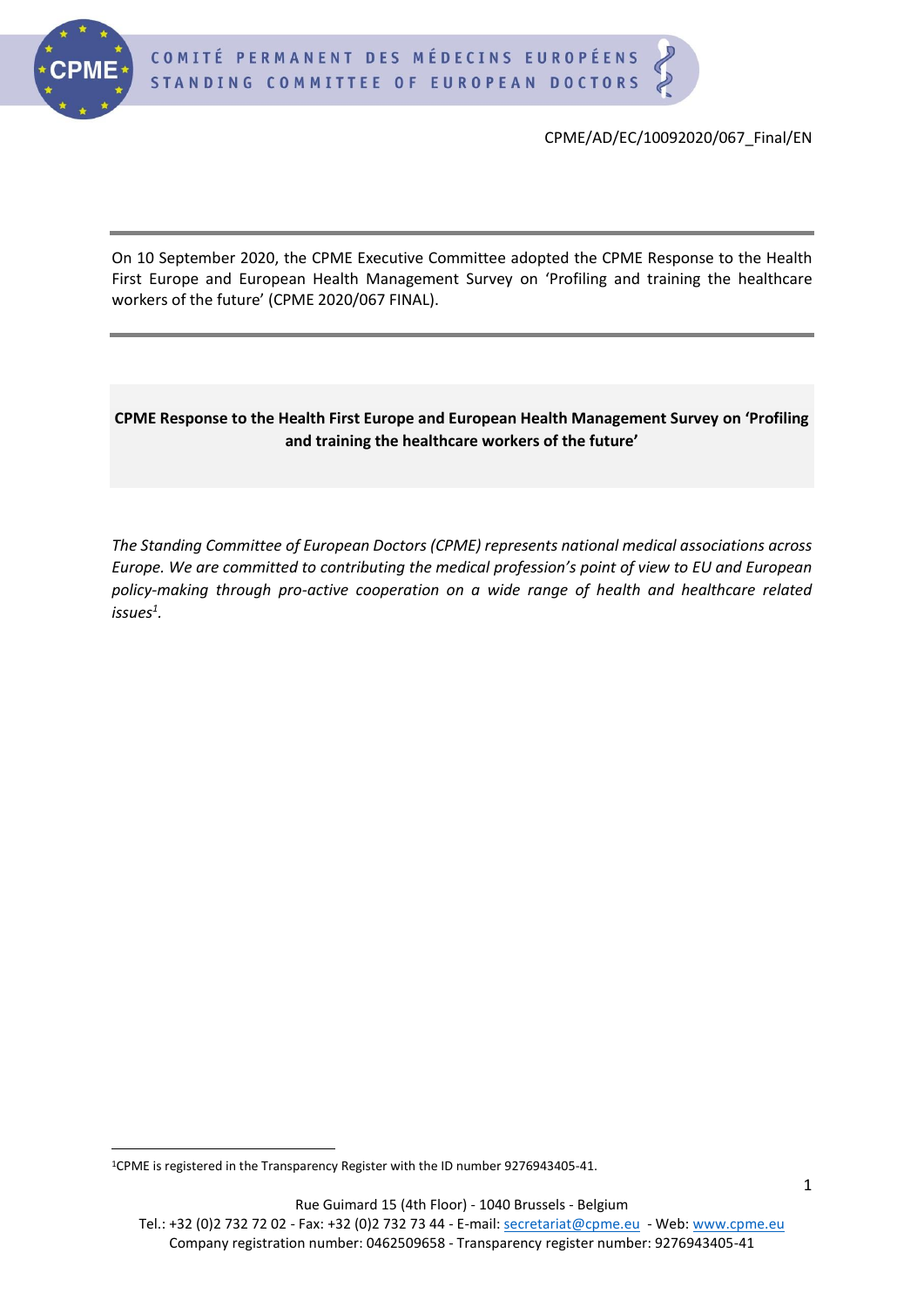# **HFE & EHMA Survey "Profiling and training the healthcare workers of the future"**

General information

### \*1. First name

Sara

#### \*2. Last name

Roda

# \*3. Organisation

CPME

## \*4. Representing

- $\circ$  Patients
- $\circ$  Industry
- Healthcare professionals
- healthcare students
- $\circ$  Healthcare setting (e.g. hospitals, labs, primary care facilities)
- University & research center
- $\circ$  National authority
- EU body
- $\circ$  Other (please specify)

#### \*5. Role

EU Senior Policy Advisor

### \*6. Email

saramroda@cpme.eu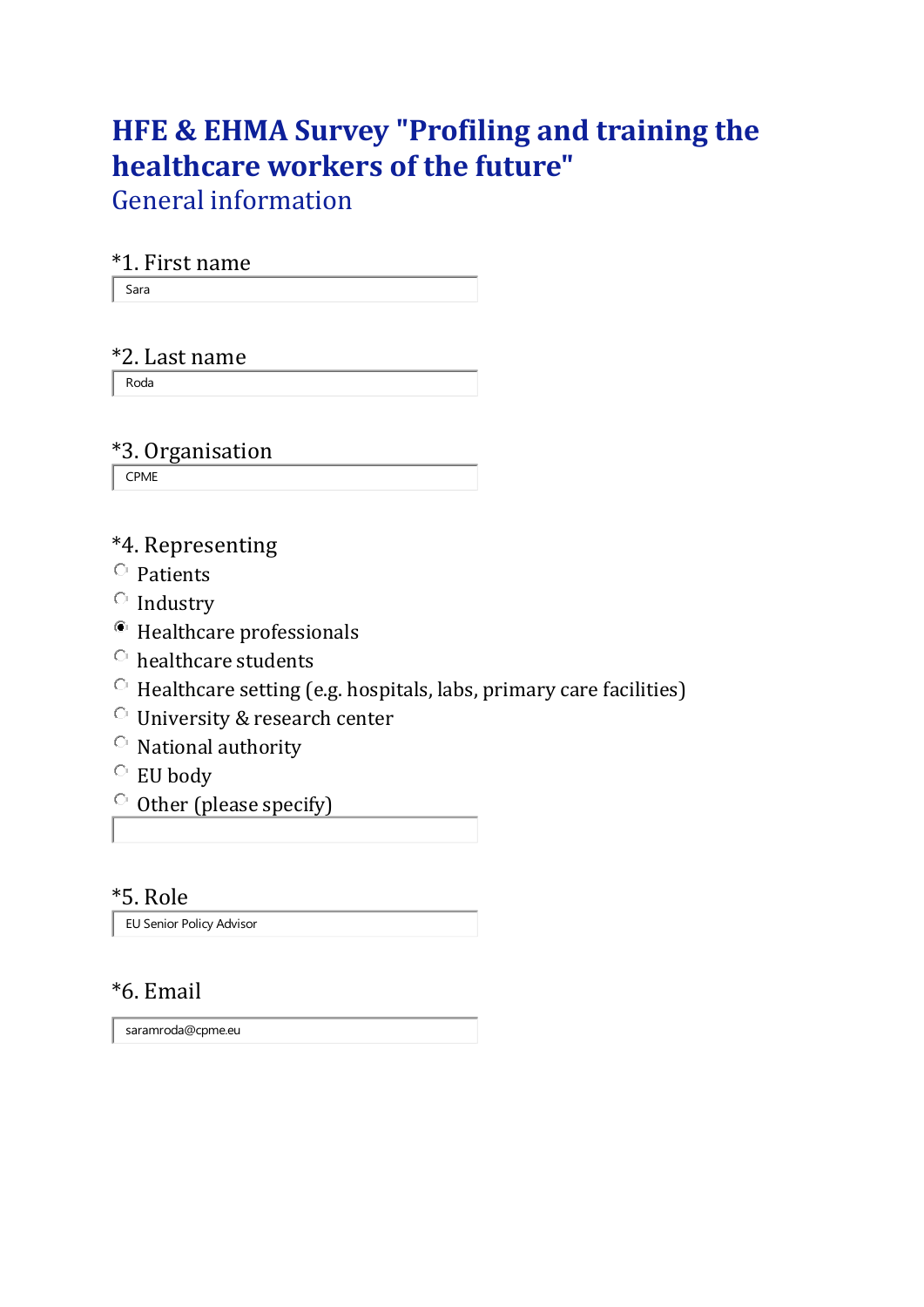

# 1) The core competences required for the healthcare workforce of the future

\*7. What are the two most important skills required for the healthcare workforce of the future (Max 2 choices)

- $\Box$  Adaptability to different settings and models of care
- $\Box$  Digital skills
- $\Box$  Management skills
- $\Box$  Health data analysis skills
- $\Box$  Communication skills
- $\Box$  Empathy toward the patients
- $\Box$  Administration skills
- $\Box$  Other (please specify)

The digital revolution in health care will not yield the "normal" patient-doctor contact redundant. Communication or empathy (not to forget physical examination) are central to the patient-doctor relationship. Healthcare workforce will also need to adapt to different settings and models of care.

### \*8. Briefly motivate your choice

The digital transformation of medicine should be understood by all actors as a long-lasting disruptive process of change and innovation that will massively modify the structures, processes and cultures of the healthcare system and thereby significantly alter the roles, competencies and cooperation of doctors and other healthcare professions. Communication is central to the patient-doctor relationship, therefore this is a horizontal topic that must be considered in all future skills.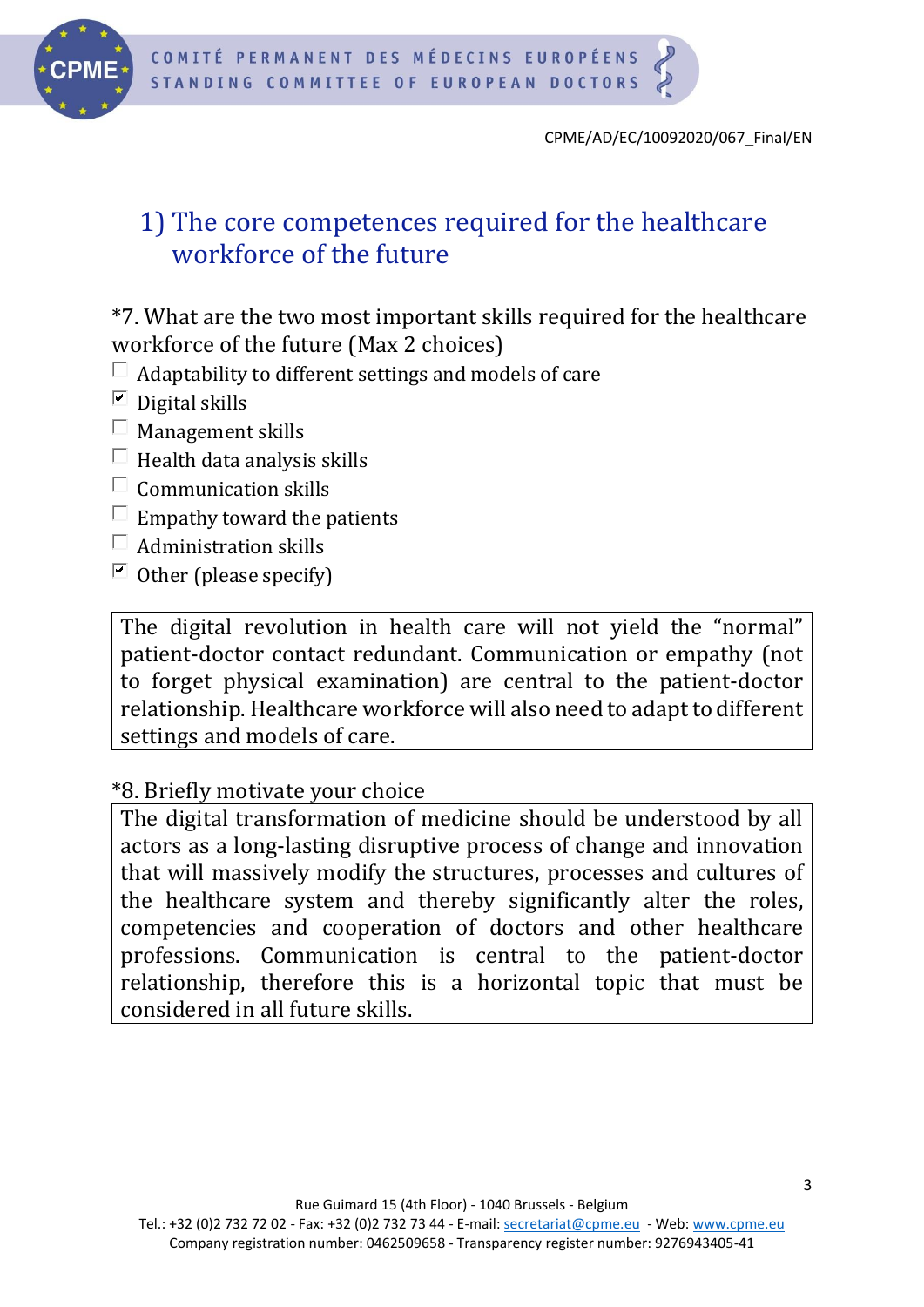2) Structural changes in workforce planning, curricula and educational programmes

\*9. What tool can most impact the improvement in planning needed for the healthcare workforce of the future? (Max 1 choice)

- $\circ$  Planning (by) using better digital technologies
- <sup>®</sup> Planning (by) using better governance models
- $\circ$  Planning (by) using better technical managerial frameworks
- $\circ$  Other (please specify)

## \*10. Briefly motivate your choice

Promoting a wide acquisition of digital skills requires processes at various levels of the educational institutions: strategic processes by management, interdisciplinary processes by competence centres and individual promoters, technical processes by teachers.

It is not sufficient to only planning using better digital technologies. It is a wider approach, requiring in addition to investments in technologies, a profound reflection in people's mentalities.

\*11. The EU supports Member States in their efforts to provide the best education and training for their professionals. Which EU actions could better support Member States in training the healthcare workforce of the future? (Max 2 choices)

 $\Box$  Create EU curricula for health care professionals and common definitions of professions and specializations

 $\Box$  Generate more opportunities abroad for students as well as professionals

P Provide innovative scheme and programmes for sharing good practices on effective recruitment and retention strategies for health professionals

 $\Box$  Maximise the use of European funding instruments to support actions to tackle health workforce shortages and create EU training programmes and solidarity scheme

 $\Box$  Other (please specify)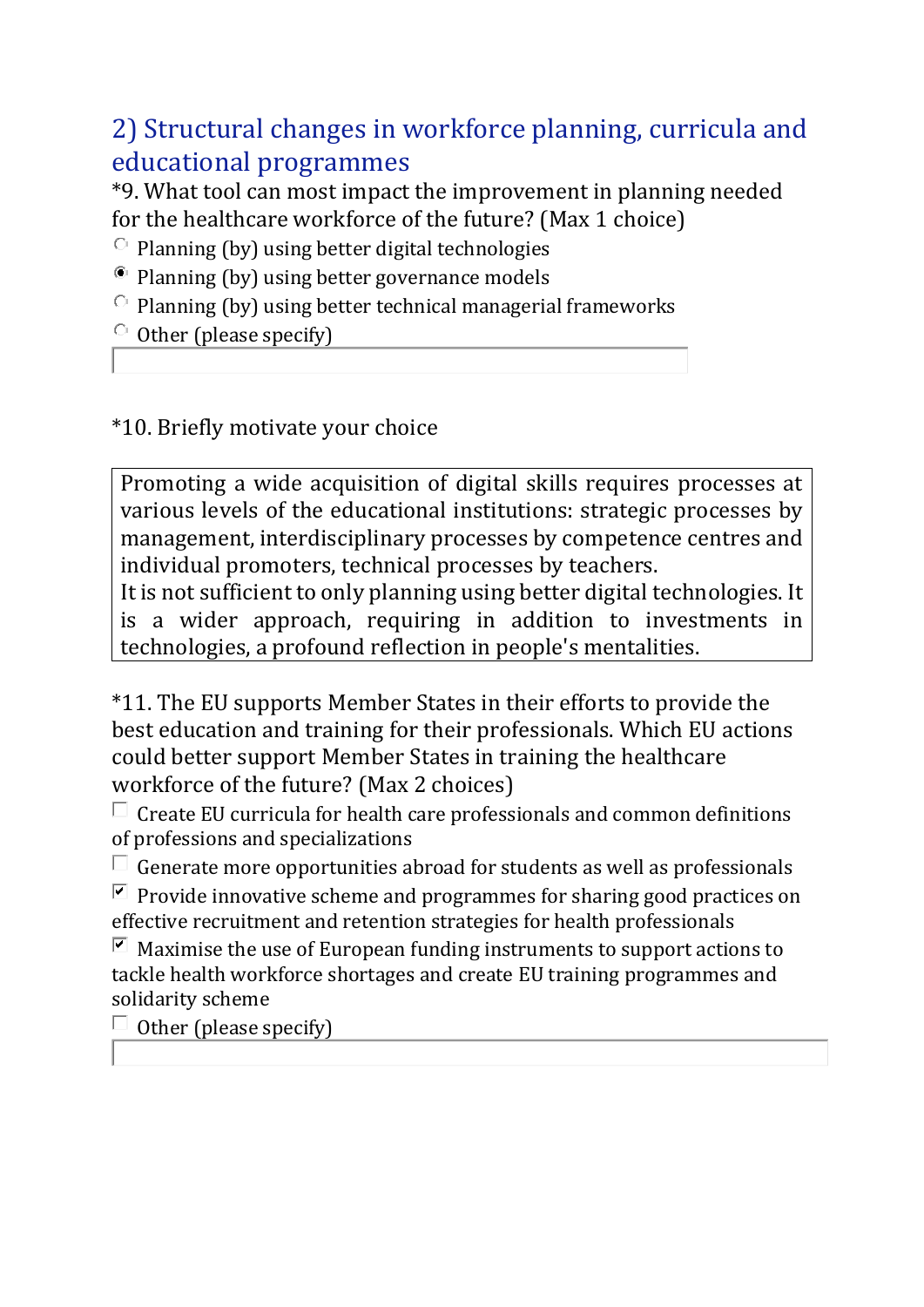

CPME/AD/EC/10092020/067\_Final/EN

# \*12. Briefly motivate your choice

In CPME membership survey on health systems and skill mix, health workforce policy and recruitment of doctors i.a. in remote/rural areas was highlighted as one of the priorities for action. This is reflected in CPME's long-standing policy activities on health workforce planning and forecasting. European level coordination on these issues is key not only to improve national policies, but also to enable cross-border monitoring.

# Case studies and best practices across Europe

\*13. Please provide a best practices and cases study worth sharing across borders on educational programme and workforce planning

1) "Medicine in the digital age "was the first curriculum, which addresses digital transformation and the changing qualification need for future doctors at a German medical school. It has been implemented since 2017. The curriculum "Medicine in the Digital Age" explicitly pursues the approach of mapping the digital transformation of medicine in an interdisciplinary and interactive way. In addition to imparting knowledge, the focus is on practical skills in dealing with digital applications and a reflection of personal attitudes. Knowledge - skills - attitude: Only the integration of these three aspects leads to competence.

2) We also highlight the Support for the health workforce planning and forecasting expert network (SEPEN) which CPME is a consortium member of, which showcases and discusses good practices around planning and policies at www.healthworkforce.eu.